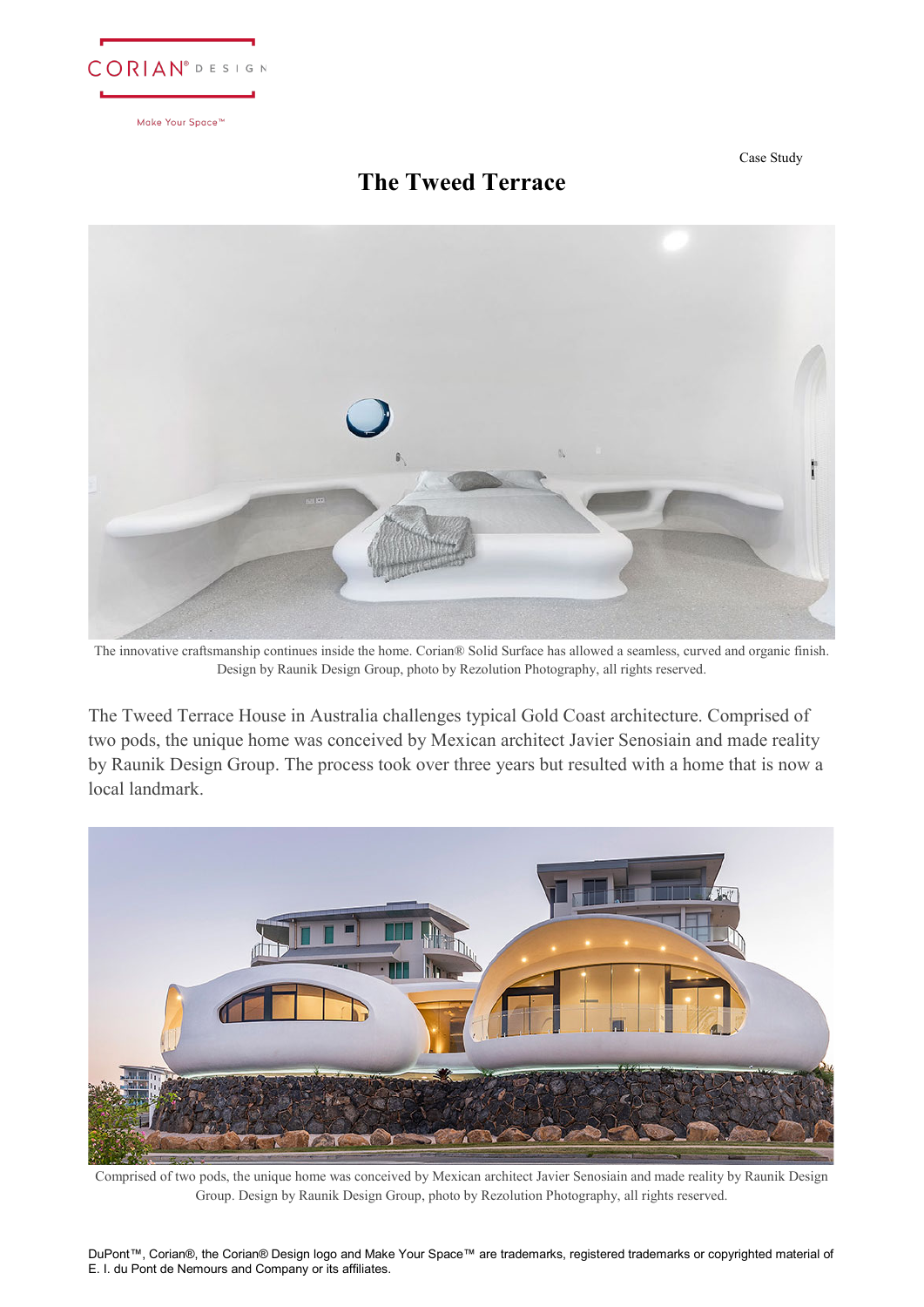

An organic design sees the home in conversation with the surrounding landscape, using a language of curves rather than angles. The futuristic design is continued inside where custom joinery and finishes create a bespoke space. Soft and free flowing, the home sits in contrast to the sharp lines and angles of the surrounding high rises, instead taking cues from sea.



An organic design sees the home in conversation with the surrounding landscape, using a language of curves rather than angles. Design by Raunik Design Group, photo by Rezolution Photography, all rights reserved.

The innovative craftsmanship continues inside the home. Corian® Solid Surface has been used extensively in the living quarters pod. "We wanted a product that looks like it flows with the curved walls and emerge from wall. We wanted it to have its own form and dissipate in its own way." – Scott Bowden, Project Leader, Raunik Design Group.

Corian® Solid Surface has allowed a seamless, curved and organic finish. The colour selections have been mindfully made to suit the rooms and their purpose. The bathrooms use Corian® Solid Surface Antarctica in a gloss finish for the curved vanity tops with integrated basins yet a smooth, matte finish for the bed surround and shelves, evoking a sense of calm in Glacier White.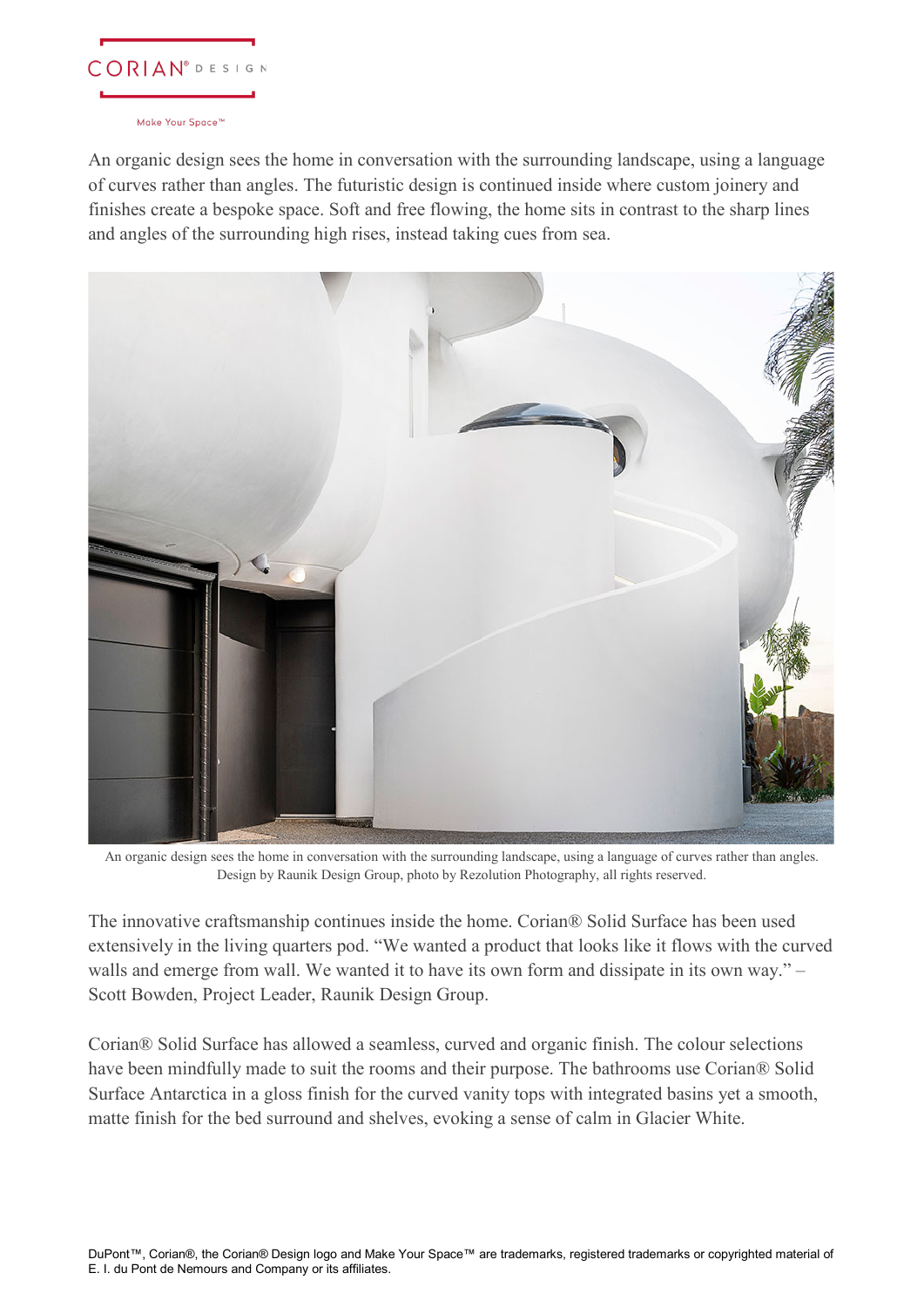



Corian® Solid Surface Antartica in a gloss finish for the curved vanity tops with integrated basins, and Glacier White is a smooth, matte finish for the bed surround and shelves. Design by Raunik Design Group, photo by Rezolution Photography, all rights reserved.



Corian® Solid Surface Antartica in a gloss finish for the curved vanity tops with integrated basins, and Glacier White is a smooth, matte finish for the bed surround and shelves. Design by Raunik Design Group, photo by Rezolution Photography, all rights reserved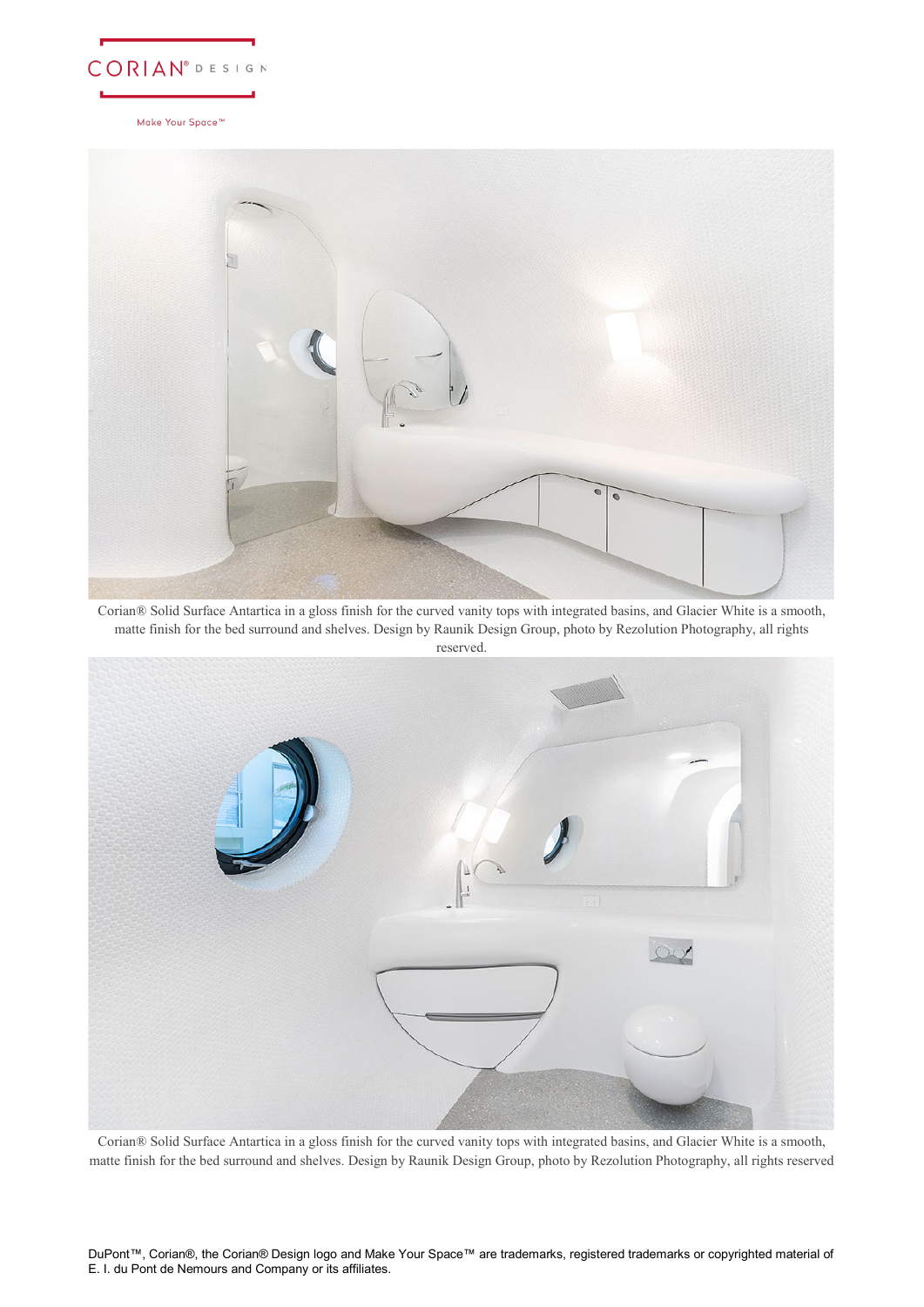



Corian® Solid Surface Antartica in a gloss finish for the curved vanity tops with integrated basins, and Glacier White is a smooth, matte finish for the bed surround and shelves. Design by Raunik Design Group, photo by Rezolution Photography, all rights reserved.

The designs called for an expert fabricator with complex curves and thermoforming throughout. Prototypes were made to test the material performance as well as ergonomics and depths of basins. The resulting installation is of impeccable quality with the client exceptionally pleased with the finished home.

More information about Tweed Terrace:

 $\ddot{\phantom{0}}$ 

- Colors: Corian® Solid Surface Antarctica, Glacier White
- Applications: Vanity Basin, Vanity Top, Bed Surround, Beside Table
- Design By: Raunik Design Group
- Builder: GCB Constructions
- Fabrication: Culture House
- Photography: Rezolution Photography

**About Corian® Solid Surface** [\(www.corian.com\)](http://www.corian.com/) - First created as a high-performance material for kitchen and bathroom worktops, Corian® Solid Surface is now - thanks to its unique combination of functionality, versatility and beauty - a leading global brand in surfacing materials for interior design and architecture. Over the years, DuPont has established Corian® advanced surface as an exceptional design tool for every application one can imagine. Kitchens, bathrooms, lighting, furnishing, facades, seating, radiators, home automation, touch control surfaces: today,